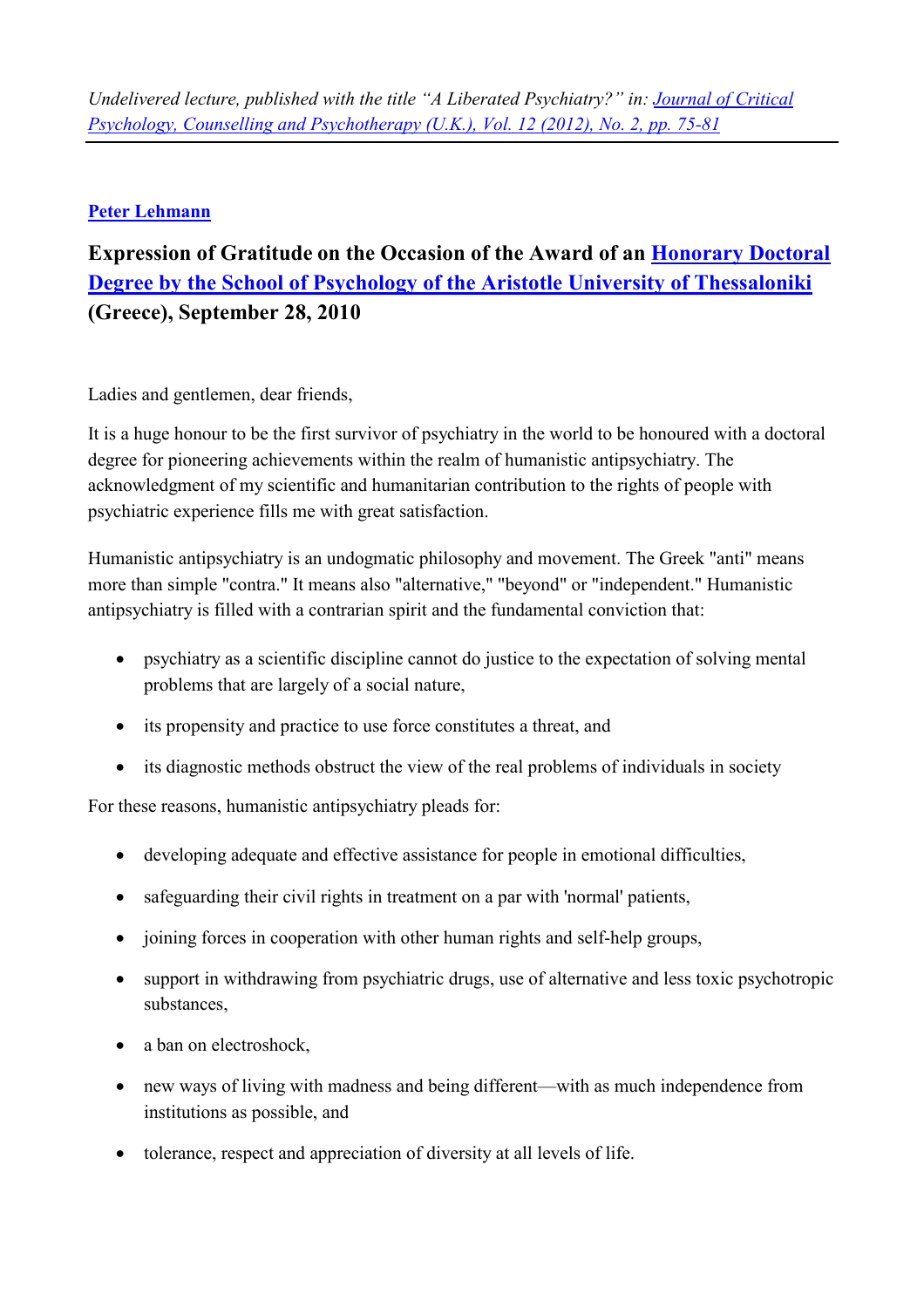The problem of a lack of support for those in mental distress does not concern a minority, but the broad mass of society: people with mental distress themselves, relatives, children, elderly people and socially excluded people of all kind. Protection from psychiatric assault has a protective factor for the whole society. Damming the tide of psychopharmacologic drug administration, with its production of "therapeutic" secondary diseases and the physical, psychological and social disabilities that are the consequences of drug treatment, would have a relevant cost-saving effect, beside the overall health benefits. The understanding of the pain of psychotic or depressive humans which comes from the internalized experience of our culture would generally lead to more insight into the self and prevent isolation and alienation.

I may be the first to be honoured with the award of a doctoral degree for pioneering achievements within the realm of humanistic antipsychiatry. But, by far, I am not the only one active in this field. In the last 30 years, I co-operated with many users and survivors of psychiatry. I also argued, learned and profited from them. I want to use this opportunity to remember some of my fellow combatants:

- In 1979. I became acquainted with Erwin Pape: it was the first year of my commitment. In Germany in the 1950s, they administered electroshock to his brain more than 100 times. Finally, a tumour was discovered in his brain. Whether it was the result of the psychiatric tortures or his mental problems were a consequence of his undiscovered tumour, could not be clarified. Erwin Pape did not survive the tumour surgery in the late 1980s, he died in 1989. After the end of World War II, he was the first survivor of psychiatry in Germany who challenged the social-scientific findings about psychiatric human rights violations originating in particular from the Anglo-American area, and who, at the same time, warned against the use of the term "mental illness," since this would implicate and confirm the demand of control by psychiatrists.
- Tina Stöckle, educated as a teacher and in social pedagogy, joined the Irren-Offensive (Lunatic Affront) in 1980, an antipsychiatric and—at that time—undogmatic self -help group, which I founded together with Ludger Bruckmann and other survivors of psychiatry in Berlin. She lived in radical solidarity with excluded people, gave them the opportunity to have their say in her graduate thesis without interpreting their statements, and put forward the demand to the academic society to make their resources available also for users and survivors of psychiatry. In 1992, Tina Stöckle died. To honour her, the Berlin Runawayhouse, a house for people who seek shelter from psychiatric violence, is called "Villa" Stöckle."
- Benny Lihme, a lecturer in social pedagogy in Copenhagen and a publisher of the Danish  $\bullet$ magazine Social Kritik, and I met in 1982 at the antipsychiatric "Psychipol" congress in Amsterdam. While in Germany people with a different opinion are often—in reality or metaphorically—shouted down, even by survivors of psychiatry (because people always feel they are right), he impressed me with his cool and self-confident demeanour, which needed no further justification.
- I first became acquainted with Leonard R. Frank as a book author and then personally in 1987 in San Francisco. In 1963, he survived 35 electroshocks in combination with 50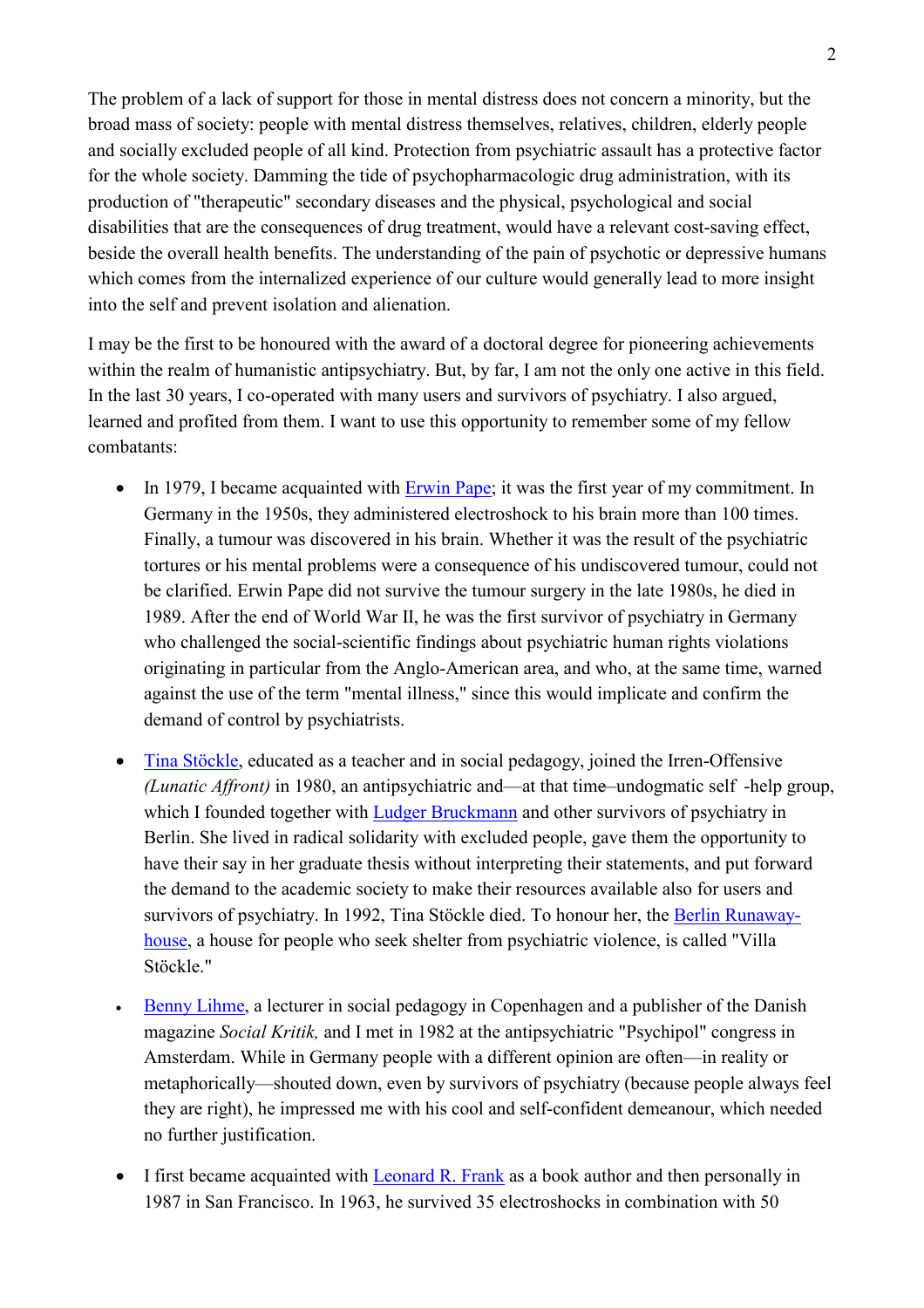insuline omas administered against his will. Like no other survivor of psychiatry, he collected and summarized all available substantial information about these brutal and still practiced psychiatric treatment measures over decades until today, and shares his information with users and survivors of psychiatry and with the interested public.

- I became acquainted with David W. Oaks, also of the U.S., as a competent author of the Madness Network News emphasizing damages by neuroleptics. I recognized that one does not have to be a physician to understand the physiological effects of psychiatric applications. As the director of MindFreedom International, David W. Oaks shows how important and effective an international network of interested people can be toward achieving human rights.
- With Dorothea Buck, now the 93-year old Honorary Chair of the German Federal Association of (ex-) Users and Survivors of Psychiatry, I argued in the board of this organisation from 1994 to 1998 in mutual respect about the best procedure to achieve the rights of users and survivors of psychiatry and to make their voice heard. After the experience of psychiatric compulsion during the German fascism and afterwards—including forced sterilization, electro-, cardiazol- and insulin-shocks, continuous baths and cold wet sheets—she keeps the hope, based on an empirical scientific approach for an equal cooperation in teaching and practice together with reform-minded professionals and relatives.
- Kerstin Kempker is a survivor of psychiatry and an author, with whom I have shared my life for many years. In the late 1980s, she joined the Irren-Offensive (Lunatic Affront) and later she had a central role in creating the Berlin Runaway House, where she worked for some years in a leading position. The experience of still unpunished maltreatment with electroand insulin-shocks, combined with massive administration of all kind of psychiatric drugs without informed consent, did not make her lose her esteem of fellow human beings who have been similarly damaged by psychiatry, nor give up her cool sense of humor, and her pleasure at wordgames, paradoxes, and life itself;

Here I named seven people, who, in my opinion, should also earn an honorary doctoral degree. If I had more time, I would evoke still more names, for example,

- Maths Jesperson from Sweden and Karl Bach Jensen from Denmark, two fellow companions in the European Network of (ex-) Users and Survivors of Psychiatry (ENUSP) for many years;
- David Webb from Australia, the first researcher on suicide with a PhD based on empirical science
- Hannelore Klafki and Wilma Boevink, two committed voice-hearers, who are also engaged in developing empirical scientific knowledge (Hannelore Klafki died in 2005);
- Tina Minkowitz of the World Network of Users and Survivors of Psychiatry and Gábor Gombos from Hungary with their long-term commitment to safe-guarding the human rights of users and survivors of psychiatry—who both played a meaningful role in the development of the UN Convention of the Rights of People with Disability;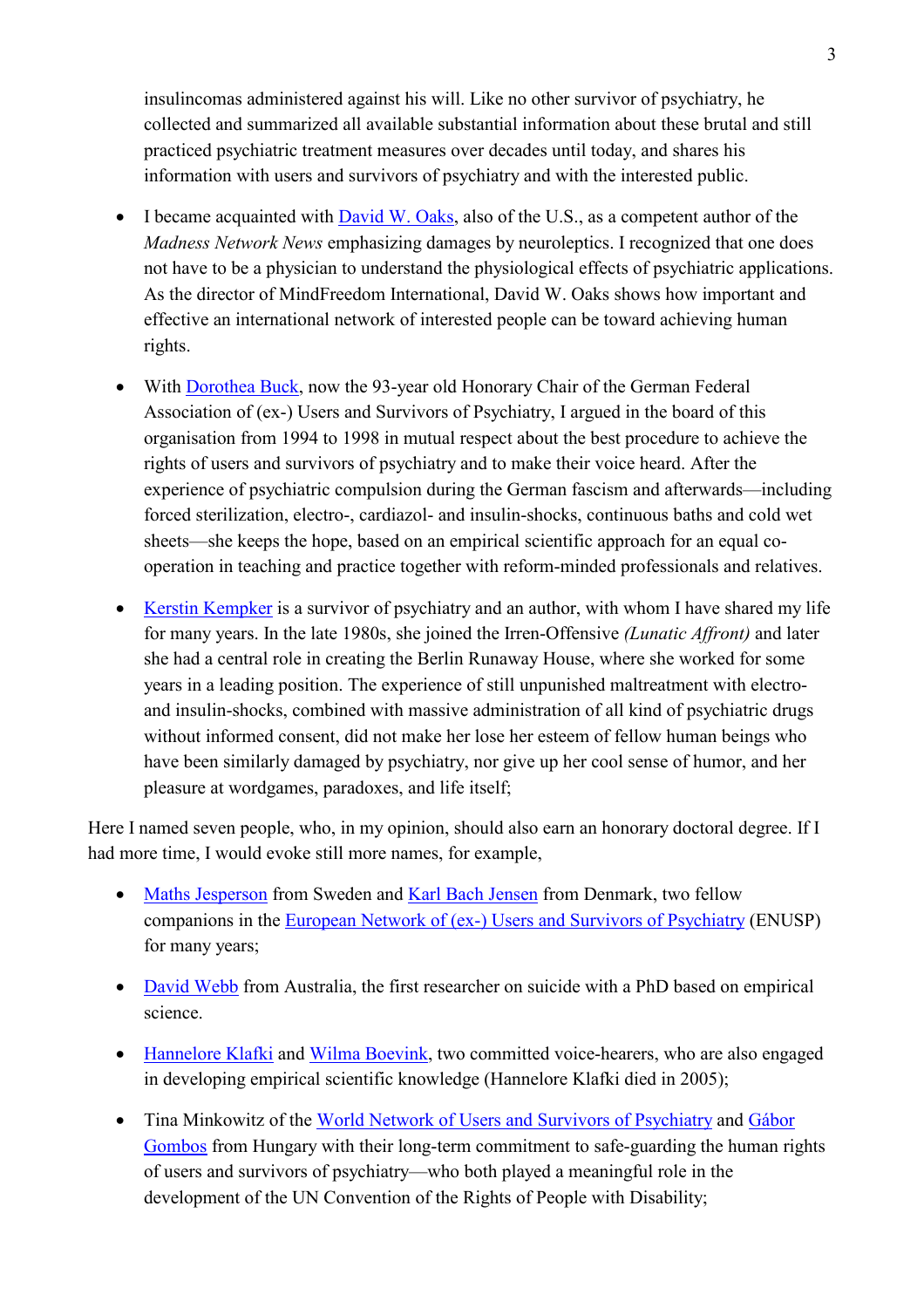- Bhargavi Davar from India, who is committed to preserving traditional healing methods in  $\bullet$ the face of the aggressive globalized marketing policy of Big Pharma;
- Jan Wallcraft from England with her perceptive user-controlled research;  $\bullet$
- Judi Chamberlin, the "Grand Dame" of the self-help movement, and Thilo von Trotha, a philosopher inspired by Michel Foucault and brilliant in theoretical and dialectic reflection and in pointed emphasis on contradictions within psychiatry, as well as within the antipsychiatric sector. Judi Chamberlin died in January 2010, Thilo von Trotha in March 2009.

I have cooperated with the mentioned people in many and various ways and learned from them, and I am thankful for this explicitly. Beyond this, for many years, there are people who are not users or ex-users or survivors of psychiatry who supported me and who also earn thanks. First, Marc Rufer, a physician and psychotherapist in Switzerland, who has supported me for many years in publications about the damages and risks caused by psychiatric drugs, about the possibilities of coming off them relatively free of harm and about alternatives beyond psychiatry, and who became a true friend.

- Franco Basaglia supported me without hesitation in my fight for the right to have access to my own psychiatry records.
- David Cooper pushed the search for a publisher of my first book.
- Jürgen Götte, a psychiatrist in Berlin, and Eva Renckly, at that time a medical student who was very active in the Berlin Gesundheitsladen (Independent information centre in medical *matters*), helped me without any reservation by explaining medical matters;
- Craig Newnes, a psychologist in England, enabled me to publish in English-speaking regions;
- Theodor Itten, a psychologist in Switzerland, showed me the wide spectrum of humanistic psychotherapy and instigated my friendship with Loren Mosher, the father of the Soteria movement:
- Peter Stastny, a psychiatrist in New York City, who translated my manuscript about the role of social psychiatry as a precursor to psychiatric mass murder during Hitler fascism on his own accord and in his spare time and later became co-editor of *Alternatives Beyond Psychiatry*, a book that highlights alternatives beyond psychiatry around the world, current possibilities of self-help for individuals experiencing madness, and strategies toward implementing humane treatment;
- Anna Emmanouelidou, a psychologist in Thessaloniki, Greece, translated—also on her own accord and in her spare time—the book *Coming off Psychiatric Drugs* into the Greek, found a publisher and worked on as co-editor of the book for the readership in Greece (the kind of support about which any author and publisher can only dream);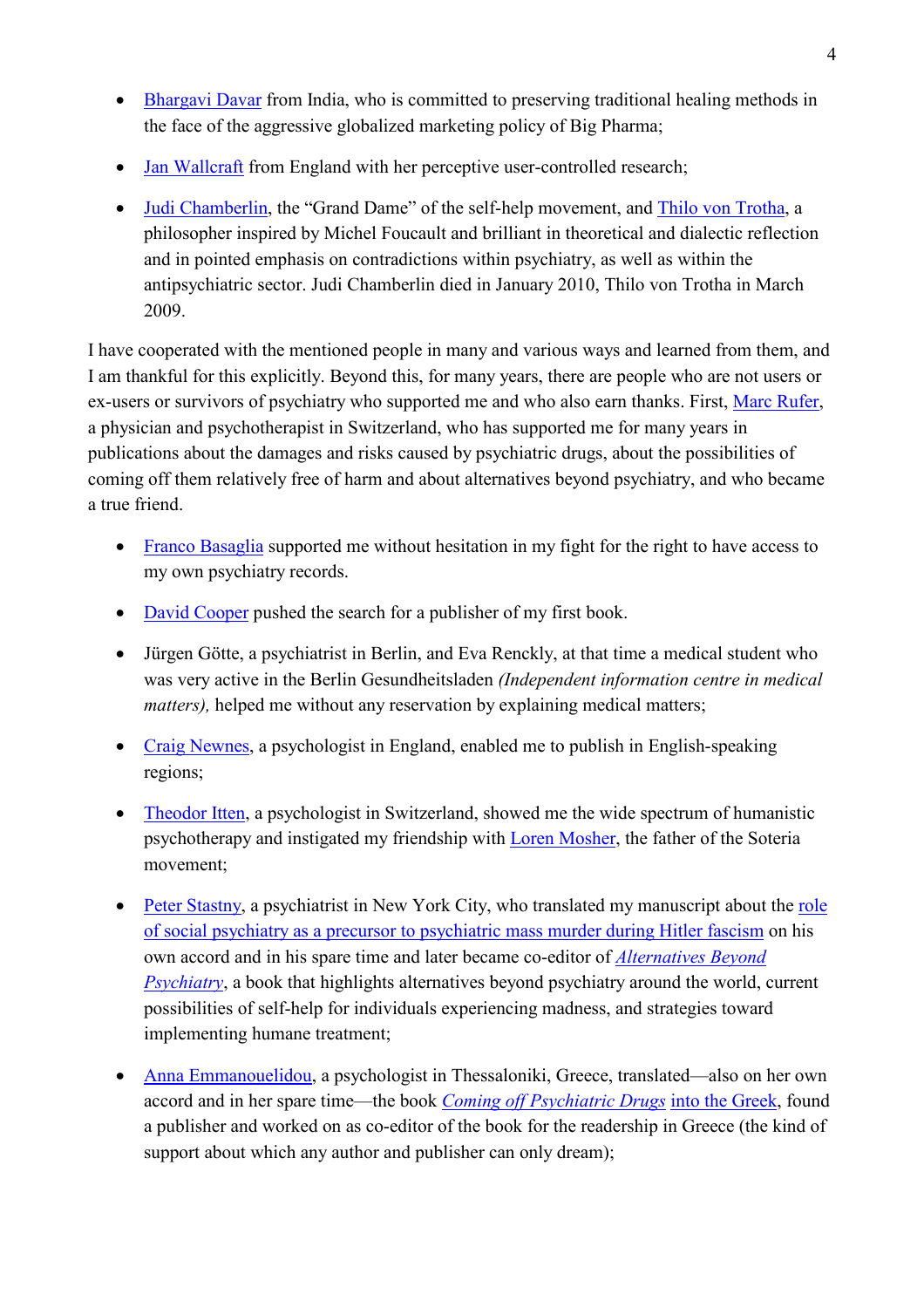- Wolfram Pfreundschuh, a psychologist living in Munich, prepared my books for printing with much commitment over many years:
- Edmund Schönenberger, an attorney, founder and head of PSYCHEX (Switzerland), rendered me the honour of becoming a member of the board of this unique antipsychiatric human rights organization;
- Hubertus Rolshoven, his colleague in Berlin, was not only a close friend of mine for a long time, he developed the Psychiatric Will with us and phrased legally watertight sentences, with which I could make the malpractice of psychiatrists public.
- And, of course, Kostas Bairaktaris, who works committed to overcome the dominant medical model and its imitation in psychology and whose commitment made it possible for the conference of the European Network of (ex-) Users and Survivors of Psychiatry at Aristotle University, which is starting today, to take place. I would have liked to have everyone mentioned constantly in my vicinity—despite or even because of their different theoretical approaches.

However they would have to bear then also the music, which accompanies me often during writing: Canto General (General Song), Axion esti (Praised be), Pnevmatiko emvatirio (March of the Spirits), written by Mikis Theodorakis, sung by Maria Faranduri, Petros Pandis, and others.

One promoter I set aside until last; historically seen, he stands at the beginning. It is the Berlin sociology professor Manfred Liebel. In 1979, I came back from the psychiatric clinic—almost like coming back from Hades—to the university to finish my academic studies, which were interrupted on the verge of the exam by my madness and by the associated displacement into the madhouse. He offered me the opportunity to write a PhD in his department about my own madness—due to the approach of empirical science, at that time a revolutionary academic approach. I do not believe that I would stand here today without his confidence in me. From the question, "What we can learn from the effects of neuroleptics about the nature of the madness?"—a small chapter in my thesis—I developed a book, a publishing house, several books, connected with the increasing commitment for individual and organized non- and antipsychiatric self-help, for alternatives and the achievement of human rights for users and survivors of psychiatry. It was not possible to write my thesis and to work at the same time, to publish and be involved, as the day has only 24 hours; so for decades, my thesis lies idle. It is a fine irony to be awarded an honorary doctoral degree for the work which kept me from my thesis—an irony which fits and which I accept with pleasure.

For many years, my mother was the only one who asked me about the continuation of my thesis. I owe her, who corrected my books until her later years (she died two years ago), my father, my brother and my sister-in-law big thanks for their support in that drug-caused dark hopeless time after my dismissal from the psychiatric clinic in 1978 and afterwards. Surely it was not a pleasure for them to bear a family member, supplied with depot neuroleptics by community psychiatry and sitting around apathetically and dully gawking, bedraggled and chewing all the time—due to neuroleptic-caused tardive dyskinesia; psychiatrists characterize this muscular disease with the term "rabbit syndrome". Well, many users and survivors of psychiatry suffer from aggression and discrimination within their families; fortunately my family was different and was fortunately able to